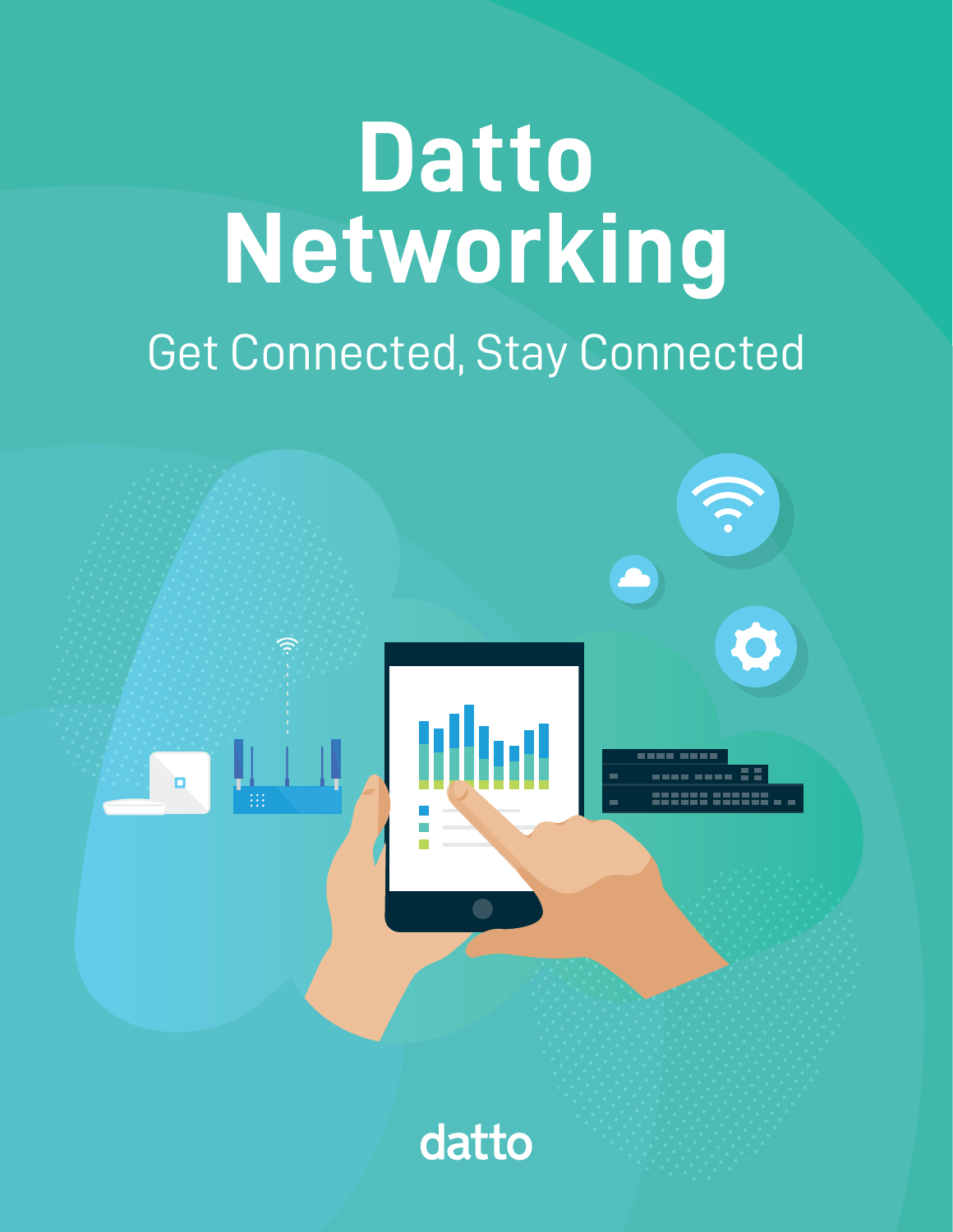In today's hyper-competitive, increasingly global economy, small to medium sized businesses (SMBs) are faced with more communication, logistical and system challenges than ever before. The technology landscape is ever changing, and many SMBs find they are ill equipped to keep up. At the center of it all, these systems are completely reliant on the network. When the network is up, everything's fine. However, business suffers when there are connectivity problems.

Without network and Internet access, productivity grinds to a halt and revenue is lost. Frequently, SMBs lack the requisite IT skills to deploy a network themselves, so they must hire outside help. Typically, this means an IT provider installs the network equipment as a project and then they're done—until something goes wrong and they lose connectivity. That is when the SMB needs the expertise of a skilled managed services provider (MSP). And that is when the MSP needs a networking product line that delivers.



# **Powerful Hardware**

Datto Networking delivers advanced hardware for today's complex networking environments, and includes options that scale as business needs change.

# **Performance**

Datto Networking products deliver the advanced performance needed for any small to medium sized business. Datto Edge Routers perform with throughput speeds of up to 1.7 Gbps on the DNA or line rate on the D200. Datto Switches come in 8, 24 or 48 port options with PoE+ (802.3af/at) included on all ports (PoE budgets range from 55W to 740W). Datto WiFi access points are fully mesh enabled, and deliver powerful indoor/outdoor 802.11ac Wave 2 performance. Datto Networking hardware was built for performance.

## MSP-Optimized

You've determined that an MSP is your best option for IT service delivery, and that makes sense. An MSP has the skills and expertise to keep your business and your network up and continually running.

Datto Networking was purpose-built for delivery by an MSP. That means that we have included specific hardware capabilities and software features that streamline how your MSP delivers networking. These capabilities mean the MSP is more efficient, enabling them to deliver and optimize your network according to your specific needs. And they don't need to unnaturally alter their business to do so. That's what MSP-Optimized networking is all about. It's seamlessly fitting in to your MSP's business model so your MSP can focus completely on solving your business problems.

# Network Continuity

Network Continuity from Datto Networking delivers seamless, uninterrupted, always connected network operation with fully integrated 4G LTE failover and failback, always available cloud management, seamless WiFi roaming, self-healing capabilities, hardened security and built-in safeguards designed to ensure maximum uptime.

In business, network connectivity can determine who wins and who loses. It can be the difference between servicing customers or frustrating them to no end. Businesses can't afford to be offline. Datto Networking's always connected, high performance networking products provide businesses with peace of mind, and the confidence that the network will be there when they need it.

# **Stay ahead of the competition with Datto Networking**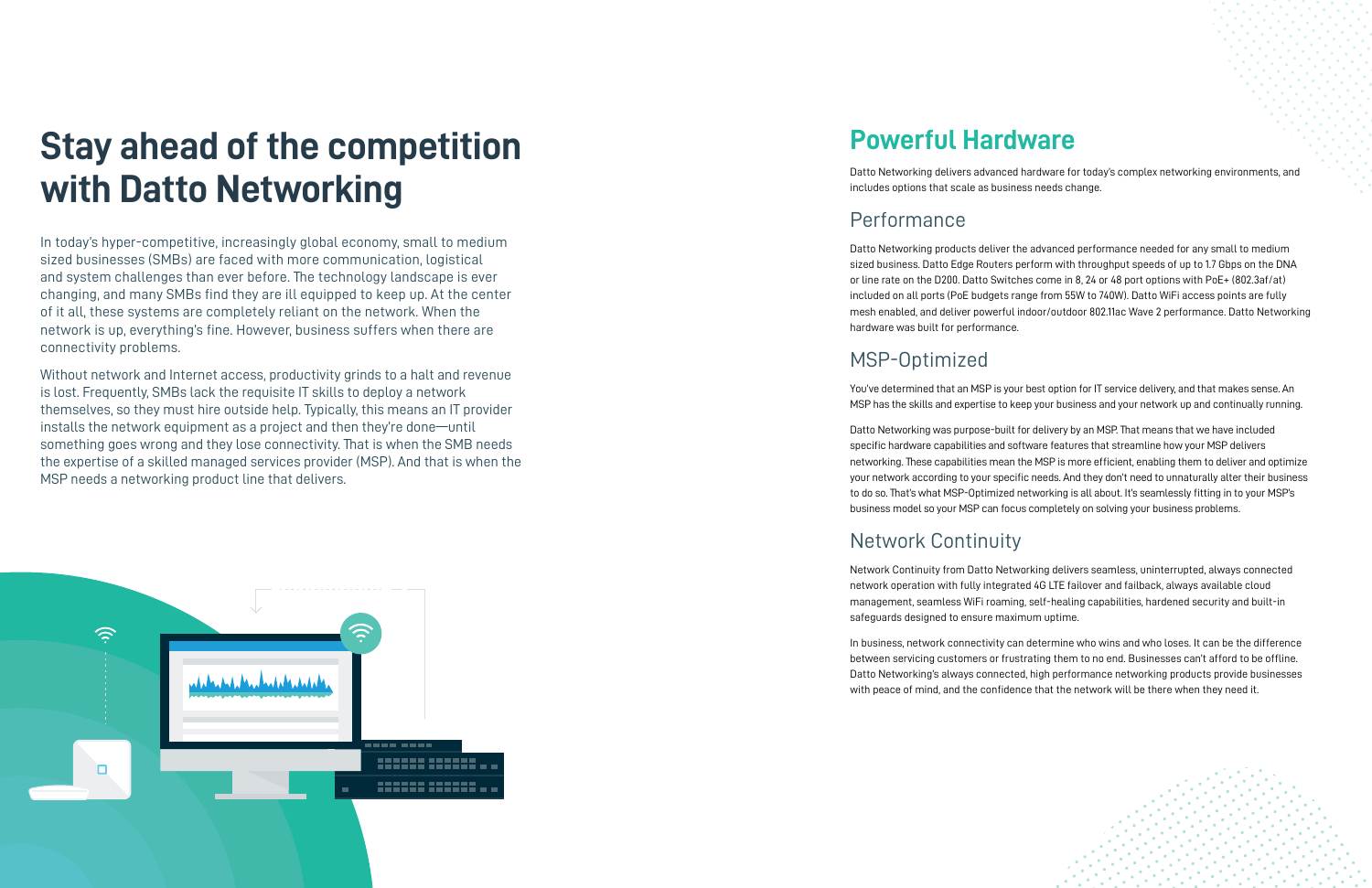### Future Proof

Out of the box, Datto Networking delivers multi-WAN support, managed in the cloud, facilitating network growth when needed. Every port on the 8, 24 or 48 port Datto Networking Switches comes equipped with built-in PoE+ (802.3af/at), increasing expansion opportunities, even when power options are not readily available. And Datto Networking Edge Routers deliver fully integrated 4G LTE failover and failback for always connected Internet so that your business can keep running even when you lose your primary ISP connection. We build our hardware to perform. And, we build our hardware to last.

With Datto Networking you won't need to swap out your hardware just to implement new features. You see, we're in this for the long haul. That's why we continually develop and deliver new features through firmware updates. That's why we have more than 200,000 networks deployed and managed in the cloud and more than 40 million connected devices every month. That's why Datto Networking is a product line designed to deliver high performance networking that will grow and evolve with you and your future business needs.

### Reduced Network Downtime

Because Datto Networking was purpose-built for delivery by a managed services provider, all management and monitoring functions were designed for the MSP to quickly and efficiently troubleshoot any issues. In fact, your MSP can often see things that are causing your network problems, many times before you even know a problem exists. That translates into less downtime and better network performance.

# Mesh Technology

As soon as you plug them in, Datto Networking WiFi access points self-organize into a self-healing, encrypted mesh network with seamless roaming WiFi automatically enabled. Since the beginning, we've recognized what mesh can mean for improved WiFi performance. For example, mesh enables WiFi expansion into physical locations where cabling options are limited. Or, mesh enables WiFi continuity, the ability for an access point to automatically communicate with other APs on the network (self-healing) even when the ethernet cable is cut or damaged. The end result is smarter, simpler mesh-enabled WiFi resulting in better WiFi performance.





# **Managed Networking**

Most SMBs are totally reliant on their network to conduct business operations. Without network and Internet access, productivity grinds to a halt and revenue is lost. So if the network is critical to your business, why would you accept the risk of network downtime?

That's where Datto Networking comes in. The entire product line is purpose-built for IT managed service providers to deliver networking to small to medium sized businesses. Our solutions are designed to keep your business up and running even if your ISP has an outage.

## SMB Performance

However, managed networking isn't only about avoiding downtime. You don't want a network that "just works." That's setting the bar too low—SMBs need high performance network and WiFi solutions. They need Datto Networking.

With Datto Networking, managed services providers can design a network that ensures the best possible performance for all of your employees. For example, upon installation, our access points work together to form a self-organizing, self-healing, encrypted mesh network with WiFi roaming automatically enabled. This built-in feature combined with the knowledge and expertise of a Datto Networking partner ensures your employees will have seamless coverage across the entire workplace.

### It's Gotta be Secure

You've no doubt heard by now that cybercrime is on the rise. It's gotten to the point that criminals don't even need technical acumen to conduct attacks—ransomware as a service has emerged, allowing just about anyone to extort money from victims. You may have also heard of other recently exposed security exploits that, in theory, could be used by hackers to access sensitive business data via your WiFi network. With Datto Networking's secure product offerings, managed service providers can ensure your network is secure, protecting your business against these types of threats and more.

The stateful firewall and intrusion detection and prevention built into the Datto Networking edge routers will defeat unwanted cyber attacks. Incorporating advanced security features such as stateful packet inspection, layer 7 DPI, port forwarding, DMZ host, enhanced web content filtering and VLAN segregation, the edge routers deliver you peace of mind.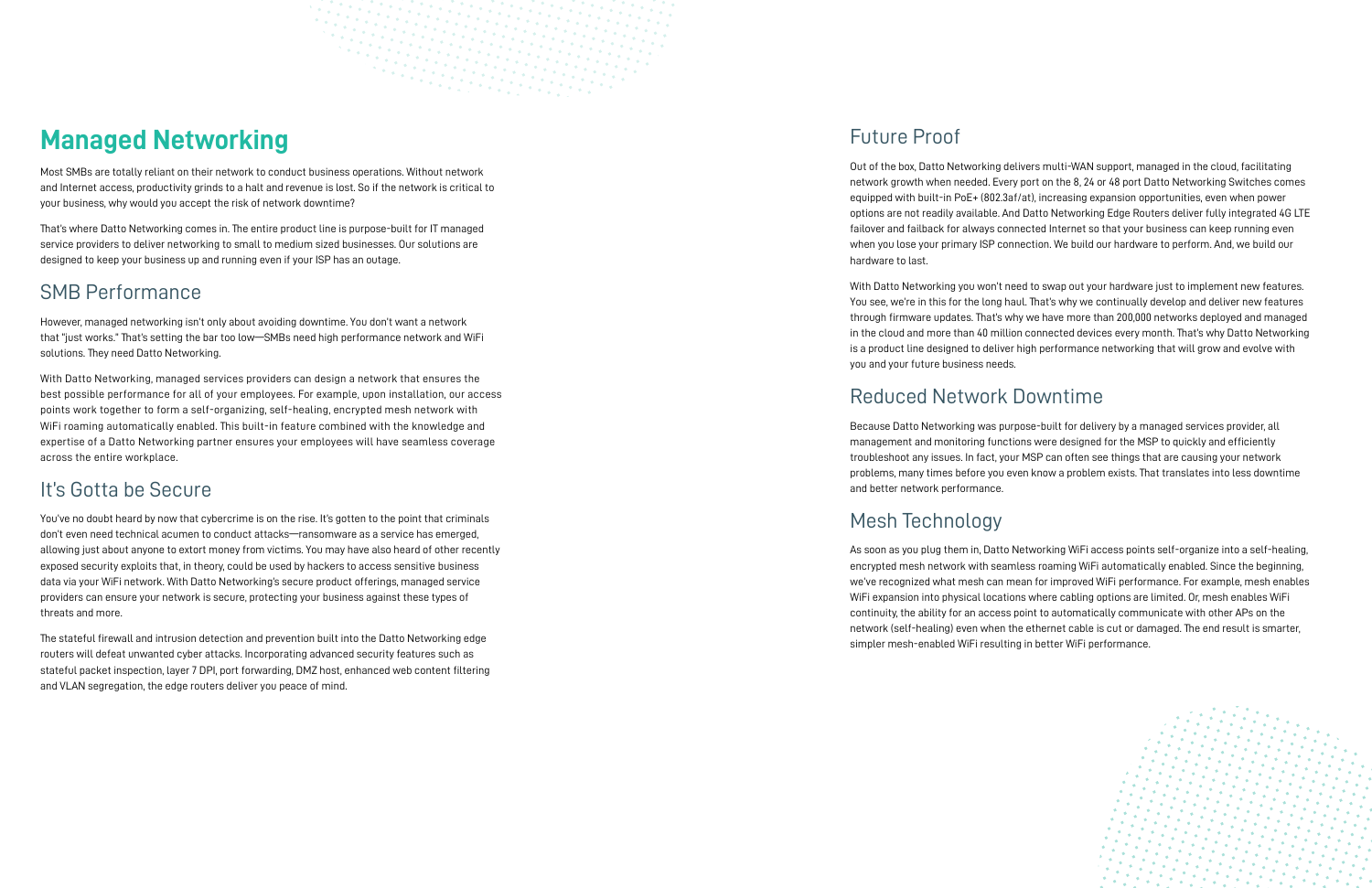# **A Legacy of Networking Expertise**

For more than ten years, the products that comprise Datto Networking have been deployed around the world. With over 200,000 active networks and more than 40 million connected devices every month, Datto Networking brings this long standing legacy of networking expertise to the MSP channel.

### Why Haven't You Heard of Datto?

Datto is a channel only company. That means we only sell our products through our channel of MSP partners. We don't sell direct. That means you won't be able to go online and buy Datto Networking without working with one of our partners. And we do that for good reason.

You see, managing a network requires a lot of skill and technical expertise. Our MSP partners have this skill and technical expertise. Managing a network requires a proactive approach to monitoring your business. Our MSP partners have this proactive approach. Deploying a network requires experience and knowledge to ensure you get the networking products that best suit your business' requirements. Our MSP partners have this experience and knowledge.

So we choose to sell through this highly skilled channel in order to ensure you (the SMB) are getting the best out of our products. Why haven't you heard of Datto? Because you aren't our customer. Your MSP is. But aligning yourself with a Datto Networking partner means you are aligning yourself with the best. It means you are ensuring your network will perform to very high standards. It means your network will work.

## Cloud Management Started Here

Today, cloud management for networking has become table stakes, even though there are still a few industry laggards. Did you know that from the very beginning, the technology behind Datto Networking has been in the cloud. In fact, one of the very first networking cloud management interfaces was written by our own Michael Burmeister-Brown. You see, we recognized from the very early days of WiFi and networking that cloud management was critical. Cloud management simplifies things, and enables remote deployments and troubleshooting. And when your MSP needs to manage or monitor your network, you want them to do so remotely. Every time they have to come to your office, it costs you money. So we have been cloud managed from the very beginning. It just makes good business sense.

# **Datto Networking Products**

### Built for Performance

Datto Networking's intuitive products deliver advanced networking features for today's complex networking environments, and include options that scale as business needs change.

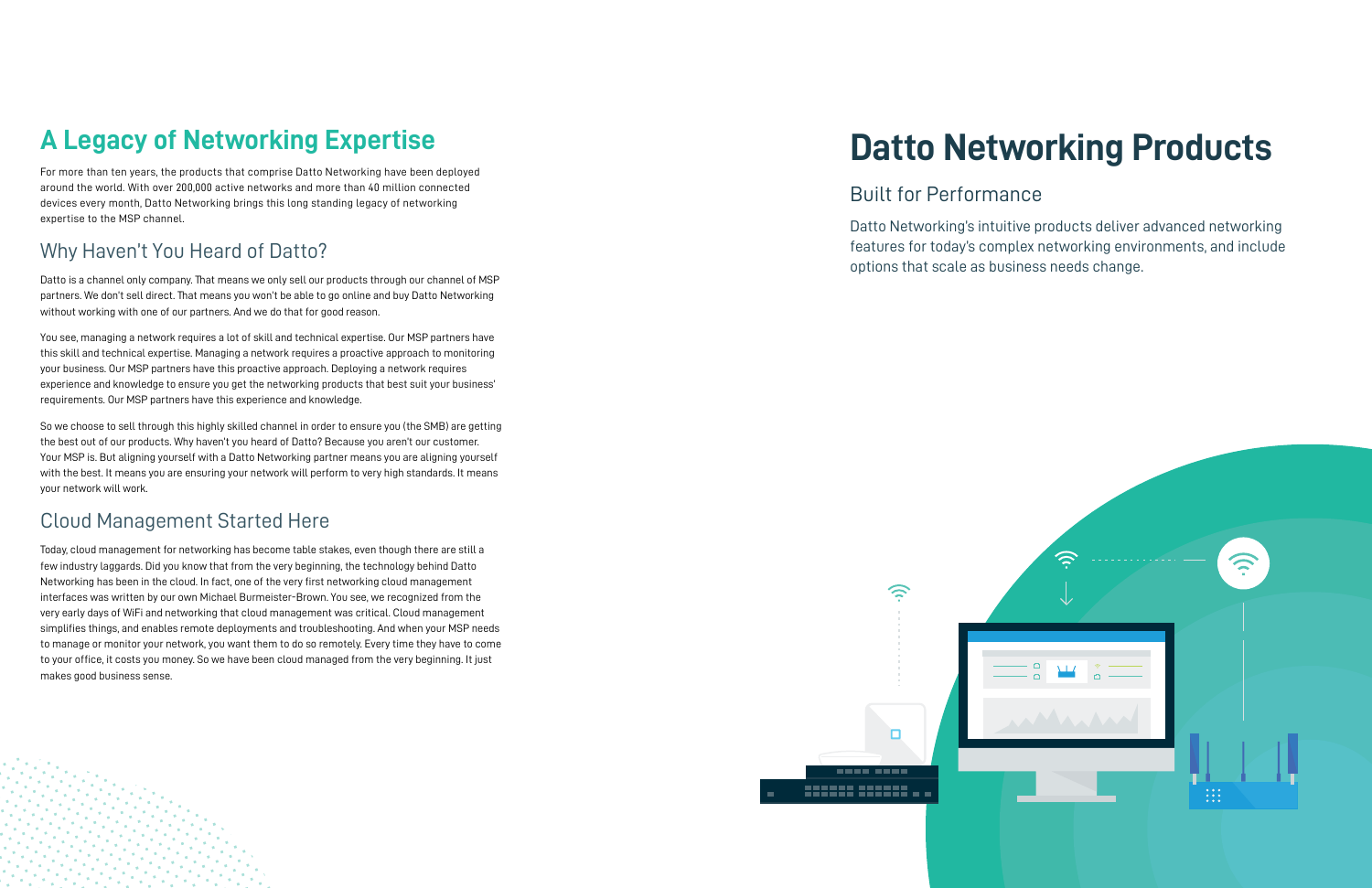# **Datto Networking WiFi**

Not too long ago, WiFi for business was rare. Then came the IEEE 802.11n standard, and things changed. Today, WiFi is everywhere, and small to medium sized businesses are right in the middle of it.

The current standard is 802.11ac Wave 2. Now, if you don't understand what Wave 2 means, that's ok. What you need to know is that it is faster and can handle more connections than any previous standard. Wave 2 is what has the potential to turn your mediocre WiFi into really good WiFi. And your quickest path to getting there is through your MSP.

### MSP-Managed WiFi

Why is an MSP your quickest path to really good WiFi? Simple. MSPs are experts in IT services. They align themselves with the best technology vendors they can to proactively deliver great service to you. That's why we designed the Datto access points specifically for your MSP, to ensure you get the best and most broad wireless coverage.

## Universal Mounting Options

Datto Networking access points are designed to be deployed in virtually any environment. With an operating temperature range starting at -20°C up to 50°C, harsh cold or heat are not a problem. And with an IP55 rating, the APs can be installed indoors or outdoors, and can even handle dust and rain.

### Powerful WiFi

WiFi networking should always be available, accessible throughout your office, and seamless to every user. That's why Datto Networking WiFi access points deliver powerful, seamless roaming for always connected WiFi. With options ranging from 2 x 2 dual band ac Wave 2 to our newest Tri-Band ac Wave 2 model, you will experience powerful WiFi, backed by your MSP and the team at Datto.

# Self-Healing Mesh

All Datto Networking access points are mesh enabled and get their power from PoE+ (802.3af/at). Access points work together to form a self-organizing, self-healing, encrypted mesh network with seamless WiFi roaming automatically enabled. That means no more dead spots. It's WiFi continuity, wherever it's needed.



### **AP42**

**802.11ac Wave 2 Indoor/Outdoor Cloud-Managed WiFi Access Point**

### **AP62**

### **Tri-Band 802.11ac Wave 2 Indoor/Outdoor Cloud-Managed WiFi Access Point**

|                                                                      | <b>AP62</b>                                                                                                                                                                |  |  |  |
|----------------------------------------------------------------------|----------------------------------------------------------------------------------------------------------------------------------------------------------------------------|--|--|--|
| Lifetime Warranty                                                    |                                                                                                                                                                            |  |  |  |
|                                                                      | luded: t-rail ceiling, solid ceiling or wall, ethernet jack, outdoor wall/pole                                                                                             |  |  |  |
| oit                                                                  | 2 x Gigabit                                                                                                                                                                |  |  |  |
| 12.3af.<br>de A, B, A+B)                                             | Standard 802.3af/at.<br>Passive 18-24V (mode A, B, A+B)<br>802.3at recommended                                                                                             |  |  |  |
|                                                                      | <b>14W</b>                                                                                                                                                                 |  |  |  |
| ta IPQ4018                                                           | Qualcomm Dakota IPQ4019                                                                                                                                                    |  |  |  |
| 1DDR3                                                                | 256MB DRAM DDR3                                                                                                                                                            |  |  |  |
| Nine-color LED status indication                                     |                                                                                                                                                                            |  |  |  |
|                                                                      | Yes                                                                                                                                                                        |  |  |  |
| al-band                                                              | Internal - 2 dual-band, 2 single-band                                                                                                                                      |  |  |  |
|                                                                      | Yes                                                                                                                                                                        |  |  |  |
| CE Marked for Indoor/Outdoor Use, IP55                               |                                                                                                                                                                            |  |  |  |
| 246(5GHz), FCC Pat 15 B, C, E                                        | 11 (SAR & MPE), UL 60950-1, cUL 60950-1, EN 300.328, EN 301.489-1 and EN 301.489-17,<br>3(2.4GHz) +C-Tick 4268 (5GHz), C-Tick 3548, ICES-003, IC RSS-247(2.4GHz) + IC RSS- |  |  |  |
| $-20^{\circ}$ to 50 $^{\circ}$ C (-4 $^{\circ}$ to 122 $^{\circ}$ F) |                                                                                                                                                                            |  |  |  |
|                                                                      |                                                                                                                                                                            |  |  |  |

|                                      | 0000 PRINTERS THE POOCSS FOILD                                                                                                                                                                                                                                     | 0000 Planugua IIII Provess Polit                                               |  |  |
|--------------------------------------|--------------------------------------------------------------------------------------------------------------------------------------------------------------------------------------------------------------------------------------------------------------------|--------------------------------------------------------------------------------|--|--|
| <b>Wireless Specs &amp; Capacity</b> | <b>AP42</b><br><b>AP62</b>                                                                                                                                                                                                                                         |                                                                                |  |  |
| <b>Bands</b>                         | $2.4$ GHz + 5 GHz                                                                                                                                                                                                                                                  | $2.4$ GHz + 5 GHz + 5 GHz*                                                     |  |  |
| <b>Wireless connectivity</b>         | 802.11a/b/g/n/ac Wave 2<br>2.4GHz 2x2, 5GHz 2x2 MU-MIMO                                                                                                                                                                                                            | 802.11a/b/g/n/ac Wave 2<br>2.4GHz 2x2, Dual 5GHz 2x2 MU-MIMO                   |  |  |
| Speed (rated)                        | 1.2 Gbps<br>2.4GHz - 300 Mbps, 5GHz - 867 Mbps                                                                                                                                                                                                                     | 2 Gbps<br>2.4GHz - 300 Mbps, 5GHz - 867 Mbps, 5GHz - 867 Mbps                  |  |  |
| Range (approximate)                  | 75' - 150' indoor (3-4 walls) 400' - 600' outdoor                                                                                                                                                                                                                  |                                                                                |  |  |
| Max users (recommended)              | 50-100 per AP<br>75-150 per AP                                                                                                                                                                                                                                     |                                                                                |  |  |
| <b>Features</b>                      | <b>AP42</b><br><b>AP62</b>                                                                                                                                                                                                                                         |                                                                                |  |  |
| <b>Cloud Management</b>              | Built-in cloud management (no onsite controller/management appliance required), WPA/WPA2 Personal and Enterprise,<br>captive portal/splash pages, Facebook Wi-Fi, user management capabilities, and much more.                                                     |                                                                                |  |  |
| <b>Automatic Firmware Upgrades</b>   | Yes                                                                                                                                                                                                                                                                | Yes                                                                            |  |  |
| <b>Automatic Feature Upgrades</b>    | Yes                                                                                                                                                                                                                                                                | Yes                                                                            |  |  |
| Zero config plug and play            | Yes                                                                                                                                                                                                                                                                | Yes                                                                            |  |  |
| Self-forming, self-healing Mesh      | Yes                                                                                                                                                                                                                                                                | Yes                                                                            |  |  |
| <b>Seamless roaming</b>              | Yes                                                                                                                                                                                                                                                                | Yes                                                                            |  |  |
| <b>Wireless LAN</b>                  | 4 SSIDs, bridge to LAN, bridge to VLAN (tagging), Public & Private SSIDs                                                                                                                                                                                           |                                                                                |  |  |
| <b>Hardware &amp; Environmental</b>  | <b>AP42</b>                                                                                                                                                                                                                                                        | <b>AP62</b>                                                                    |  |  |
| <b>Warranty</b>                      | Lifetime Warranty                                                                                                                                                                                                                                                  |                                                                                |  |  |
| <b>Mounting</b>                      | Installation kit included: t-rail ceiling, solid ceiling or wall, ethernet jack, outdoor wall/pole                                                                                                                                                                 |                                                                                |  |  |
| <b>Ethernet/LAN</b>                  | 2 x Gigabit                                                                                                                                                                                                                                                        | 2 x Gigabit                                                                    |  |  |
| <b>PoE</b>                           | Standard 802.3af.<br>Passive 18-24V (mode A, B, A+B)                                                                                                                                                                                                               | Standard 802.3af/at,<br>Passive 18-24V (mode A, B, A+B)<br>802.3at recommended |  |  |
| <b>Power Consumption (Peak)</b>      | <b>12W</b>                                                                                                                                                                                                                                                         | 14W                                                                            |  |  |
| <b>CPU</b>                           | Qualcomm Dakota IPQ4018                                                                                                                                                                                                                                            | Qualcomm Dakota IPQ4019                                                        |  |  |
| Memory                               | 256MB DRAM DDR3                                                                                                                                                                                                                                                    | 256MB DRAM DDR3                                                                |  |  |
| <b>LED Indicators</b>                | Nine-color LED status indication                                                                                                                                                                                                                                   |                                                                                |  |  |
| <b>Hardware watchdog</b>             | Yes                                                                                                                                                                                                                                                                | Yes                                                                            |  |  |
| <b>Antennas</b>                      | Internal - 2 dual-band                                                                                                                                                                                                                                             | Internal - 2 dual-band, 2 single-band                                          |  |  |
| USB (future expansion)               | Yes                                                                                                                                                                                                                                                                | Yes                                                                            |  |  |
| <b>Indoor/Outdoor Rating</b>         | CE Marked for Indoor/Outdoor Use, IP55                                                                                                                                                                                                                             |                                                                                |  |  |
| <b>Certifications</b>                | EN 60950-1, EN 55032, EN 62311 (SAR & MPE), UL 60950-1, cUL 60950-1, EN 300.328, EN 301.489-1 and EN 301.489-17,<br>EN 301.893, RCM, C-Tick 4268(2.4GHz) +C-Tick 4268 (5GHz), C-Tick 3548, ICES-003, IC RSS-247(2.4GHz) + IC RSS-<br>246(5GHz), FCC Pat 15 B, C, E |                                                                                |  |  |
| <b>Operating Temperature</b>         | $-20^{\circ}$ to 50° C ( $-4^{\circ}$ to 122° F)                                                                                                                                                                                                                   |                                                                                |  |  |
| <b>Size</b>                          | 169.9mm x 169.9mm x 30.48mm (6.69" x 6.69" x 1.2")                                                                                                                                                                                                                 |                                                                                |  |  |
|                                      |                                                                                                                                                                                                                                                                    |                                                                                |  |  |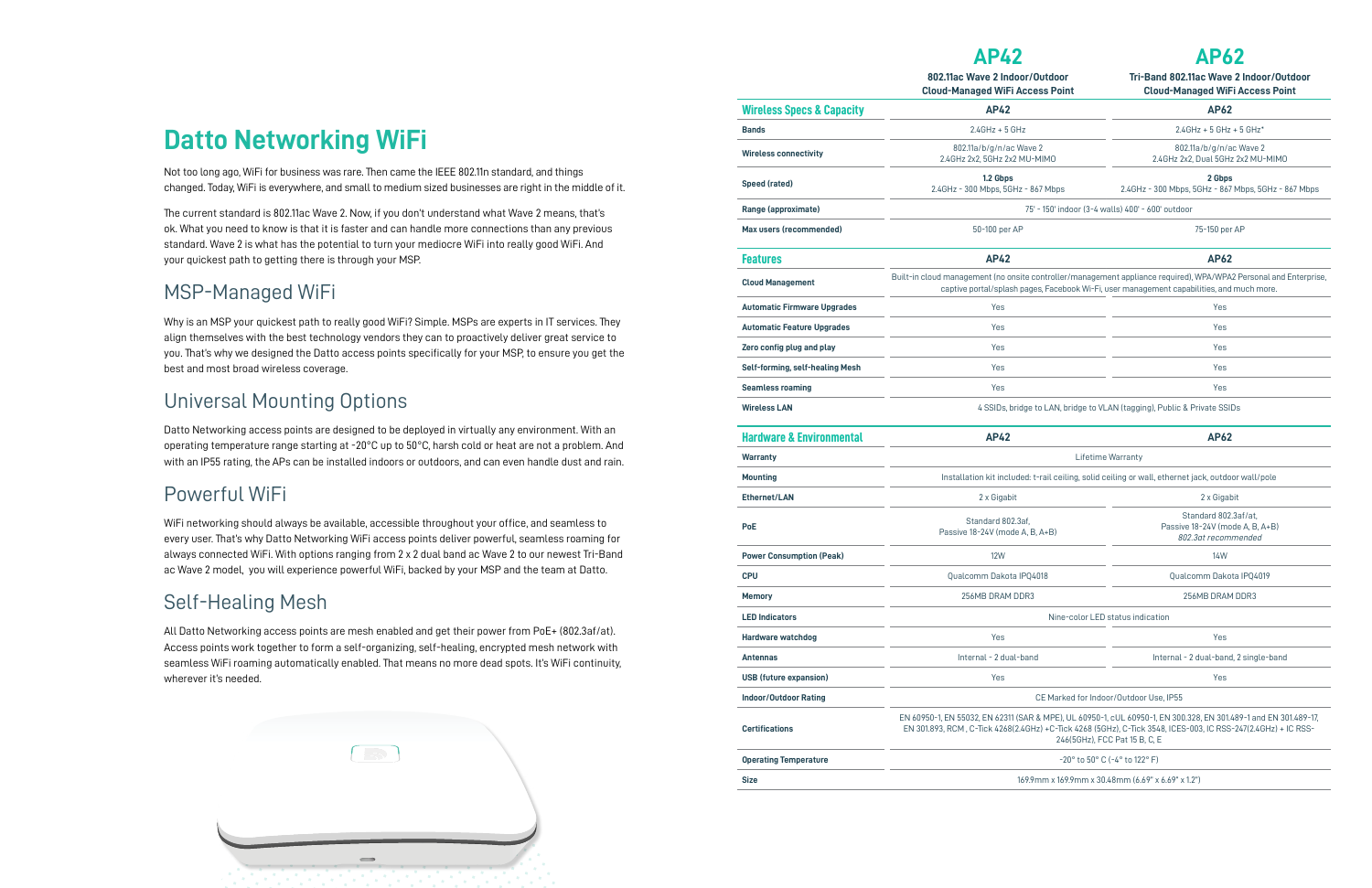# **Datto Networking Switches**

Datto Networking Switches seamlessly connect devices and users on the network, enabling users to work smarter and faster. The switches include robust Layer 2 management features including line rate switching, link aggregation, port mirroring/trunking, STP, IGMP snooping, VLAN, port security, storm control, port isolation, attack prevention, ACL, SNMP, and more.

With five models spread across two series (L Series and E Series), Datto switches deliver plug-and-play integration with Datto Networking access points, simplifying how your MSP deploys and manages your network. With simpler networking designed for your MSP, you will experience better performance, reduced downtime and the right networking capabilities for your specific business needs.

### Proactive Monitoring

Datto Networking Switches are remotely managed by your MSP. This means your MSP can better monitor and proactively manage your network and all of the connected devices, including the ability to remotely enable, disable or power cycle ports. Your MSP will have visibility into any IP device's power consumption on a per port basis or across all connected devices. This increased visibility enables your MSP to proactively head off any potential problems, including external security threats. And that delivers peace of mind for you and your business.

### Designed to Fit

With 8, 24 or 48 port options, and PoE budgets ranging from 55W all the way up to 740W, Datto Networking Switches are designed to accommodate virtually any sized network configuration a small to medium sized business might need. And expanding a network has never been easier. Your MSP can quickly add new switches or APs when your growth demands it. And upon installation, your switches work seamlessly with Datto access points to create a seamless roaming WiFi network. The result is always connected networking backed by your MSP and the team at Datto.



### **L Series Switches E Series Switches**

| <b>Description</b>                                      | Fanless 8-Port 1Gb<br>PoE+ (55W) Cloud Man-<br>aged Desktop Switch                                                            | 24-Port PoE+ (250W)<br>Cloud Managed Switch<br>with 2x1Gb SFP Uplinks | 8-Port 1Gb PoE+ (150W)<br><b>Cloud Managed Switch</b> | 24-Port 1Gb PoE+ (410W)<br>Cloud Managed Switch<br>with 2x10Gb SFP+ Uplinks | 48-Port 1Gb PoE+ (740W)<br><b>Cloud Managed Switch</b><br>with 4x1Gb SFP Uplinks |
|---------------------------------------------------------|-------------------------------------------------------------------------------------------------------------------------------|-----------------------------------------------------------------------|-------------------------------------------------------|-----------------------------------------------------------------------------|----------------------------------------------------------------------------------|
| <b>Ports and Capacity</b>                               | L8                                                                                                                            | L24                                                                   | E <sub>8</sub>                                        | E24                                                                         | E48                                                                              |
| <b>Access Ports</b>                                     | 8x1Gb                                                                                                                         | 24x1Gb                                                                | 8x1Gb                                                 | 24x1Gb                                                                      | 48x1Gb                                                                           |
| <b>SFP Slots</b>                                        | N/A                                                                                                                           | $2 \times$ SFP 1Gb                                                    | $2 \times$ SFP 1Gb                                    | $2 \times$ SFP + 10Gb                                                       | 4 x SFP 1Gb                                                                      |
| <b>PoE + Capable Ports</b>                              | Ports 1-8 output<br>up to 30W                                                                                                 | Ports 1-24 output<br>up to 30W                                        | Ports 1-8 output<br>up to 30W                         | Ports 1-24 output up<br>to 30W                                              | Ports 1-48 output up<br>to 30W                                                   |
| <b>PoE Budget</b>                                       | 55W                                                                                                                           | 250W                                                                  | <b>150W</b>                                           | 410W                                                                        | 740W                                                                             |
| <b>Switching Capacity</b>                               | 20Gbps                                                                                                                        | 52Gbps                                                                | 24Gbps                                                | 56Gbps                                                                      | 104Gbps                                                                          |
| <b>Features</b>                                         | L8                                                                                                                            | L24                                                                   | E <sub>8</sub>                                        | E24                                                                         | E48                                                                              |
| <b>Cloud Management</b>                                 | No onsite management appliance required, automatic firmware upgrades, automatic future-proofing via new and upgraded features |                                                                       |                                                       |                                                                             |                                                                                  |
| <b>Layer 2 Features</b>                                 | Link Aggregation (LAG)/LACP, jumbo frames                                                                                     |                                                                       |                                                       |                                                                             |                                                                                  |
| <b>VLANs</b>                                            | 802.10 VLANs (up to 4k)                                                                                                       |                                                                       |                                                       |                                                                             |                                                                                  |
| <b>Spanning Tree Protocol</b>                           | 802.1D Spanning Tree (STP), 802.1w Rapid Spanning Tree (RSTP).<br>802.1s Multiple Spanning Tree (MSTP)                        |                                                                       |                                                       |                                                                             |                                                                                  |
| <b>Multicast Deliverv</b>                               | IGMP Snooping v1/2/3                                                                                                          |                                                                       |                                                       |                                                                             |                                                                                  |
| <b>QoS (Quality of Service)</b>                         | 802.1p/CoS, DSCP, rate limiting, flow control                                                                                 |                                                                       |                                                       |                                                                             |                                                                                  |
| <b>Security Features</b>                                | MAC ACLs, IPv4 ACLs, port Isolation                                                                                           |                                                                       |                                                       |                                                                             |                                                                                  |
| <b>PoE Management</b>                                   | Power on/off per port, power class, power priority, User defined power limit                                                  |                                                                       |                                                       |                                                                             |                                                                                  |
| <b>Monitoring &amp;</b><br><b>Troubleshooting Tools</b> | LLDP, SNMP v1/v2c, ping, traceroute, cable diagnostics, port mirroring                                                        |                                                                       |                                                       |                                                                             |                                                                                  |
| <b>MIB Support</b>                                      | RFC1213, RFC1493, RFC1757, RFC2674                                                                                            |                                                                       |                                                       |                                                                             |                                                                                  |
| <b>VolP Support</b>                                     | QoS, Voice VLAN + OUI list, LLDP-MED                                                                                          |                                                                       |                                                       |                                                                             |                                                                                  |

| <b>Hardware &amp;</b><br><b>Environmental</b> | L <sub>8</sub>                                                    | L24                                                                                                                                               | E <sub>8</sub>                                                 | E24                                                                 | E48                                                                 |
|-----------------------------------------------|-------------------------------------------------------------------|---------------------------------------------------------------------------------------------------------------------------------------------------|----------------------------------------------------------------|---------------------------------------------------------------------|---------------------------------------------------------------------|
| Warranty                                      |                                                                   | Lifetime Warranty                                                                                                                                 |                                                                |                                                                     |                                                                     |
| <b>Mounting</b>                               | Desktop, wall mount                                               | Desktop, wall mount, rack mount (included)                                                                                                        |                                                                |                                                                     |                                                                     |
| <b>Power Supply</b>                           | <b>External Power Supply</b>                                      | Internal Power Supply                                                                                                                             |                                                                |                                                                     |                                                                     |
| <b>Power Cable</b>                            |                                                                   | US/Canada/EU/UK/AU                                                                                                                                |                                                                |                                                                     |                                                                     |
| <b>PoE Standard</b>                           | IEEE 802.3at/af up to 30W per port                                |                                                                                                                                                   |                                                                |                                                                     |                                                                     |
| <b>SDRAM</b>                                  | 256MB                                                             |                                                                                                                                                   |                                                                |                                                                     |                                                                     |
| <b>Flash Memory</b>                           | 32MB                                                              |                                                                                                                                                   |                                                                |                                                                     |                                                                     |
| <b>SFP Support</b>                            | N/A                                                               | 1000BASE-SX, 1000BASE-LX, 10GBASE-SR, 10GBASE-LR                                                                                                  |                                                                |                                                                     |                                                                     |
| <b>LED Indicators</b>                         | Power, Fault, PoE Max,<br>LAN Mode, PoE Mode,<br>Link/Act         | Power, Fault, PoE Max,<br>LAN Mode, PoE Mode,<br>Speed, Link/Act                                                                                  | Power, Fault, PoE Max, LAN Mode, PoE Mode, Speed, Link/Act     |                                                                     |                                                                     |
| <b>Dimensions</b>                             | 238.8mm x 104.1mm x<br>$27.9$ mm $(9.4" \times 4.1" \times 1.1")$ | 439.4mm x 256.5mm x<br>43.2mm (17.3" x 10.1" x 1.7")                                                                                              | 330.2mm x 228.6mm x<br>43.2mm<br>$(13" \times 9" \times 1.7")$ | 439.4mm x 309.9mm x<br>43.2mm<br>$(17.3" \times 10.2" \times 1.7")$ | 439.4mm x 408.9mm x<br>43.2mm<br>$(17.3" \times 16.1" \times 1.7")$ |
| Weight                                        | 1.37 lbs.                                                         | 7.65 lbs.                                                                                                                                         | $4.48$ lbs.                                                    | 7.65 lbs.                                                           | 13.8 lbs.                                                           |
| <b>Operating Temperature</b>                  | $0^\circ$ to $40^\circ C$<br>(32° to 104°F)                       | 0°C to 50°C<br>(32° to 122°F)                                                                                                                     | 0°C to 50°C (32° to 122°F)                                     |                                                                     |                                                                     |
| <b>Storage Temperature</b>                    |                                                                   | $-20^{\circ}$ C to 70 $^{\circ}$ C (-4 $^{\circ}$ to 158 $^{\circ}$ F)<br>$-40^{\circ}$ C to 70 $^{\circ}$ C (-40 $^{\circ}$ to 158 $^{\circ}$ F) |                                                                |                                                                     |                                                                     |
| <b>Humidity</b>                               | 5 to 95% non-condensing                                           |                                                                                                                                                   |                                                                |                                                                     |                                                                     |
| <b>Compliance Certifications</b>              | FCC Class A, IC, CE, RCM, UL                                      |                                                                                                                                                   |                                                                |                                                                     |                                                                     |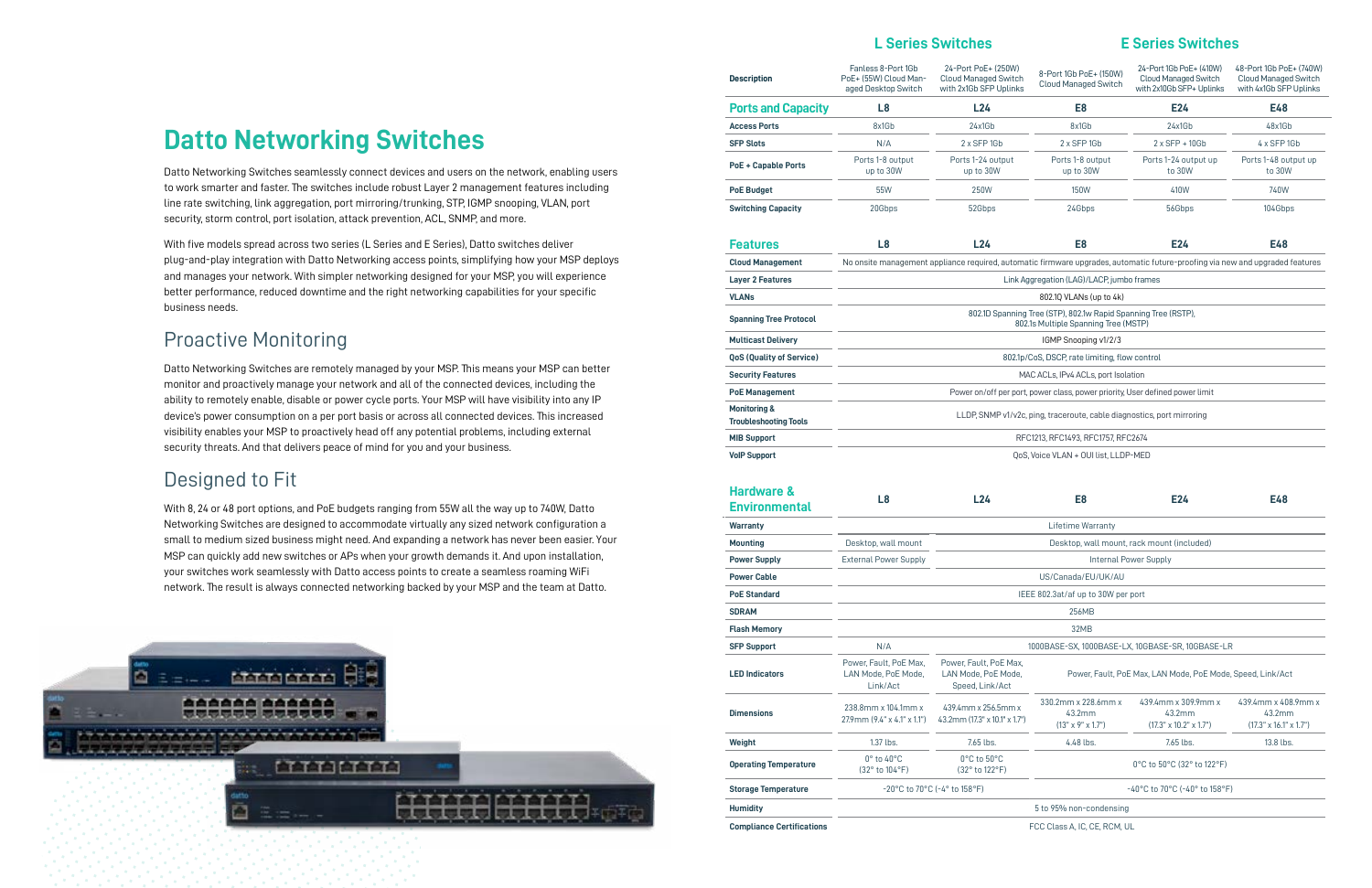# **Datto Networking Edge Routers**

What happens when you lose your connection to the Internet? It's not fun. And often, that key project you have to get finished...well, it's suddenly not easy to finish.

That's why we built the Datto Networking Edge Routers, to solve one of the most important connectivity problems you face today: keeping your Internet up and running even if your primary Internet connection goes down, so you can get that job done. And we all know this happens a lot, especially if your business is relying on a local cable company for Internet.

### Fully Integrated 4G LTE keeps your Internet going

With fully integrated 4G LTE combined with out of the box ready carrier service, Datto's edge routers enable our MSP partners to deliver always connected Internet to you. That means that when your ISP is offline, you aren't.

Datto Edge Routers offer two types of LTE service: Full Internet failover, available on the DNA and the D200, to keep your office online during an Internet outage. Or our exclusive LTE Management, available on the D200, a service that utilizes LTE to give your MSP access to manage and configure any Datto device on the network when the primary Internet connection is down.

And we do this without requiring a contract with the wireless carrier. And we don't track your data usage. We simply keep you and your MSP connected.

### High Performance Routing

Solving the always connected Internet problem is big. But we're not satisfied with just that. That's why we built the Datto Networking Edge Routers to deliver high performance routing capabilities including robust VPN features, Layer 7 deep packet inspection enabling the ability to categorize traffic by application, NATing rules, traffic shaping and more. And with the horsepower to enable throughput speeds of up to 1.7 Gbps on the DNA and 2+ million packets per second on the D200, the Datto Networking Edge Routers deliver performance for nearly any small to medium sized business.

### Born in the Cloud

All Datto Networking products are fully managed in the cloud. Why is that important? So your MSP can quickly and easily manage your network...remotely.

Think about it. If your MSP had to come onsite every time you had a network problem, you would waste a lot of time just waiting. And when you are waiting, you aren't getting work done. Being born in the cloud means your MSP can efficiently and proactively manage all of your network devices, heading off problems before you even know about them. That saves you time and ultimately money.

### Advanced Security

We've all heard the stories of ransomware or malware attacks. What is not commonly known is that these attacks are not just a big business problem. Ransomware or other malware attacks are agnostic as to whom they go after. Security at the edge is absolutely critical, which is why you need an MSP who delivers an edge routing device with advanced security features.

Datto Networking Edge Routers include a stateful firewall with layer 7 deep packet inspection, port forwarding, DMZ host, and VLAN segregation. Add to that Datto's enhanced web content filtering, a vital security layer at the DNS level, and your MSP can help you stop threats before they ever get to your network. Backed by Titan HQ, a service that crawls over 700 million URLs, 6 billion web pages in 200 languages, and reviews 5 trillion search queries in real time, every single day, Datto's advanced security enables you to be confident that your MSP and Datto will effectively protect you against unwanted threats and attacks.



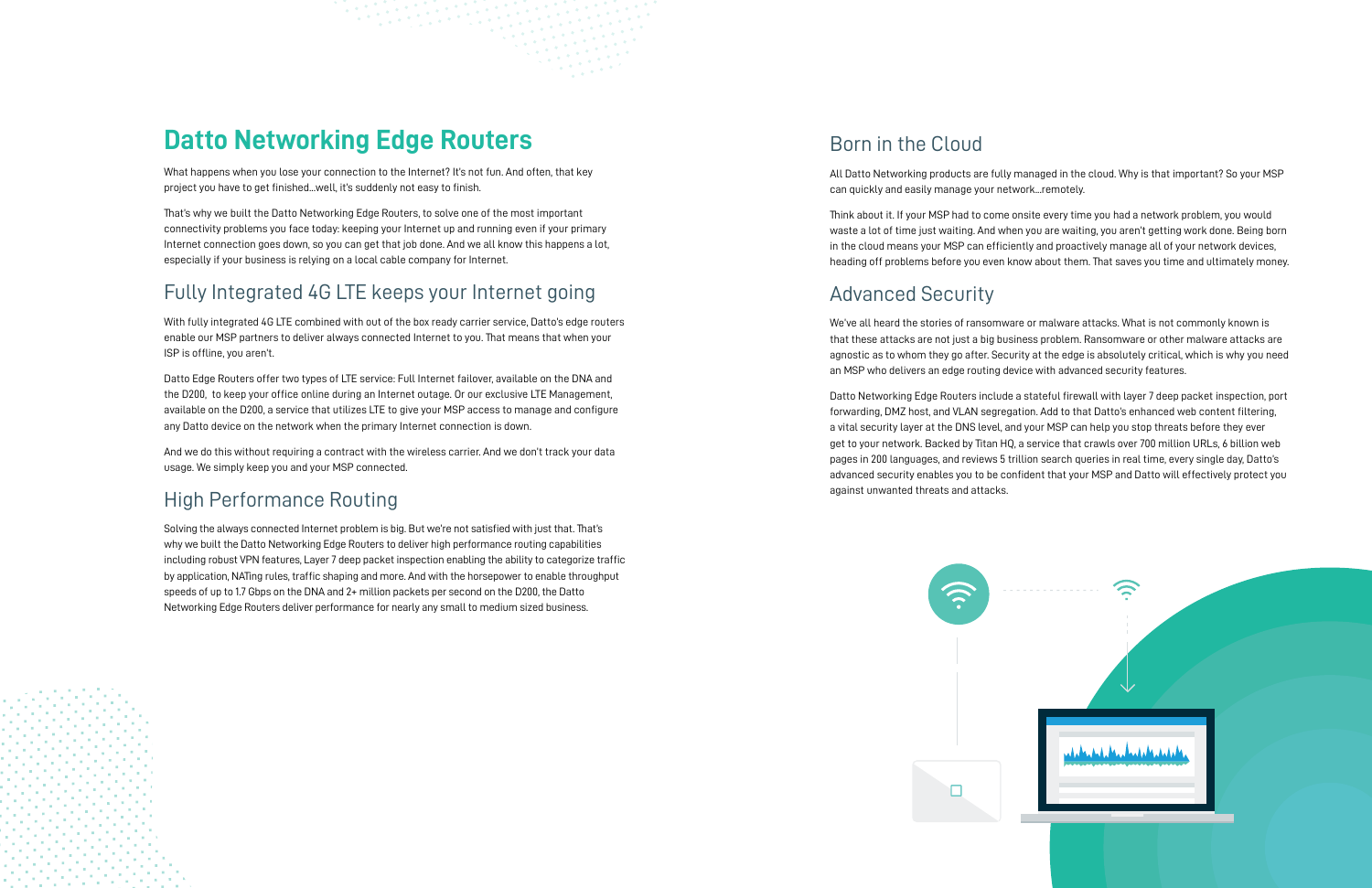### **Datto Networking Appliance**

### **Features**

Alerts & Notifications RMM/PSA Integration IPv4 Layer 7 Traffic Management Hosted VoIP Support Supports up to 8 VLANS APT Blocker Network Discovery PPPoE Port Aggregation

### Traffic Shaping

### **Firewall**

| Stateful Packet Inspection |
|----------------------------|
| Port Forwarding            |
| $1:1$ NAT                  |
| 1:Many NAT                 |
| DM7 Host                   |
| Layer 7 DPI                |

### **Enhanced Web Content Filtering**

| <b>DNS Security Layer</b>       |
|---------------------------------|
| Malware & Ransomware Protection |

Real-time Continuous Updates

Web Content Control

| <b>Security</b>                                              | <b>VPN</b>                                 |
|--------------------------------------------------------------|--------------------------------------------|
| <b>Intrusion Detection System</b>                            | SSL (                                      |
| <b>Intrusion Prevention System</b>                           | IKE <sub>v2</sub>                          |
| Port Scanning                                                | <b>IPSec</b>                               |
| Signature-based Rule Files                                   | Hub 8                                      |
| <b>Web Filtering</b>                                         |                                            |
| Whitelisting                                                 | Perf                                       |
| Ad Blocker                                                   | 250,0                                      |
|                                                              | 1.7 <sub>6b</sub>                          |
| <b>Failover</b>                                              | (1, 518)                                   |
| <b>Bundled 4G LTE Service</b>                                | 661 M                                      |
| No Carrier Contract Required                                 | 569 M                                      |
| No Charges for Overages                                      | 730 M                                      |
| <b>WAN Failover</b>                                          | *IMIX (d<br>traffic<br>and is i<br>flow in |
| <b>Hardware</b>                                              |                                            |
| 8 Core 2.4GHz Intel Processor                                | Man                                        |
| 8 GB DDR3 RAM                                                | Cloud                                      |
| 32 GB Industrial Compact Flash Hard Drive                    | 3 Yea                                      |
| 6 Built-in 10/100/1000 Ethernet Ports                        |                                            |
| - 2 Dedicated WAN Ports, 4 Configurable<br><b>VLAN Ports</b> | <b>Sold</b>                                |
| 3x3 MIMO 802.11 AC WiFi 2.4/5GHz                             | in th                                      |
| Fully Integrated Multi-band Cat4 Radio (LTE)                 | USA,                                       |
|                                                              | Scotl                                      |
| <b>Environmental</b>                                         | Engla<br><b>Nethe</b>                      |
| 0° to 40°C (32° to 104°F)<br><b>Operating Temperature</b>    | Roma<br>**For s                            |

Dimensions: 231mm x 197mm x 44mm (9.09" x 7.76" x 1.73")



### **in the following locations**

Puerto Rico, US Virgin Islands, Canada, land, Ireland, Northern Ireland, Wales, and, Portugal, Spain, Germany, Italy, erlands, Czech Republic, Hungary, ania, Greece, Albania, Montenegro\*\*

specifc coverage, see the DNA Coverage Map

### **D200**

| <b>Features</b>                       | <b>Failover</b>                         |
|---------------------------------------|-----------------------------------------|
| <b>Alerts &amp; Notifications</b>     | <b>LTE Failover</b>                     |
| WAN DHCP/Static IP/ PPPoE             | Bundled 4G LTE Ser                      |
| Hardware network accelearation        | No Carrier Contract                     |
| <b>Traffic Shaping</b>                | No Charges for Ove                      |
| Layer 7 Traffic Management            | LTE Management                          |
| <b>VLAN tagging</b>                   |                                         |
| Up to 5 Combined LANs/VLANs           | <b>Hardware</b>                         |
|                                       | Mediatek 7623A qua                      |
| <b>Firewall</b>                       | 1GB DDR3 RAM                            |
| Stateful Packet Inspection            | 4GB eMMC Flash                          |
| Port Forwarding                       | 5 built-in 10/100/100                   |
| $1:1$ NAT                             | Port, 4 configurable<br>sive PoE ports) |
| 1:Many NAT                            | 1 built-in SFP port                     |
| Layer 7 DPI                           | Fully Integrated Mu                     |
| Custom traffic rules (port blocking)  |                                         |
|                                       | <b>Environmental</b>                    |
| <b>Enhanced Web Content Filtering</b> | 0° to 40°C (32° to<br>Operating Temper  |
| <b>DNS Security Layer</b>             |                                         |
| Malware & Ransomware Protection       | Dimensions: 7.9" x                      |
| Real-time Continuous Updates          |                                         |
| <b>Web Content Control</b>            |                                         |



ervice

**nct Required** 

erages

**VPN Support**

VPN Server (Open VPN)

VPN Site-to-Site (IPSec, IKEv2)

Hub & Spoke (multi-router)

### **Performance**

2+ Million packets per second

Line rate (1 Gbps) routing. Varies based on traffic type and packet size.

uad-core ARM processor

### **Management & Warranty**

000 Ethernet Ports: 1 WAN le LAN Ports (2 24V PasFully integrated into Datto Cloud portal and mobile app

Lifetime Warranty

Iulti-band Cat4 Radio (LTE)

 $0.104$ °F) erature  $\times$  4.7"